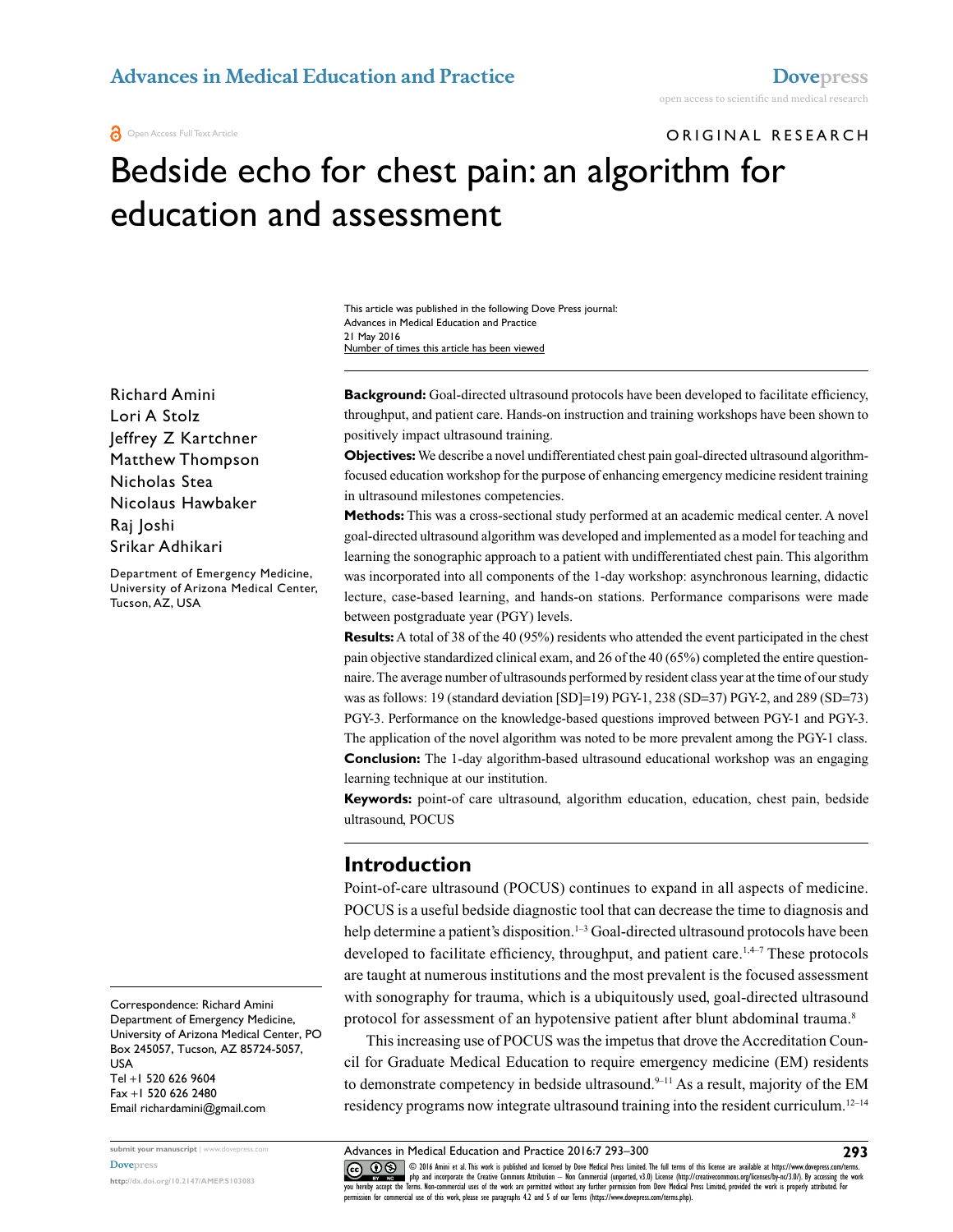One of these requirements is training in bedside echocardiography; however, there is no standard format for education or assessment.12 It is known that ultrasound hands-on instruction and training workshops have been demonstrated to positively impact ultrasound training. We describe a novel undifferentiated chest pain goal-directed ultrasound algorithm-focused education workshop for enhancement of the EM resident's training in ultrasound milestones.

## **Methods** Study design and setting

This was a single-center cross-sectional study conducted at an academic medical center. The study participants were 40 EM residents (postgraduate year [PGY]-1 to PGY-3) with varying ultrasound experience. Participation in the study was voluntary. This study was reviewed and approved by the University of Arizona institutional review board authority. Informed consent from participants was not required as per IRB. Data were collected from August 2014 to September 2014.

## Algorithm-based ultrasound education

A 1-day educational workshop focusing on POCUS was integrated into one of the weekly EM residency didactic sessions. The educational theme for the ultrasound workshop was "The evaluation of patients with undifferentiated chest pain." During these educational sessions, a novel goal-directed ultrasound algorithm was used as a model for teaching and learning the sonographic approach to a patient with undifferentiated chest pain (Figure 1). This workshop was developed based on the recommendations made by the Council of

Emergency Medicine Residency Directors and the Academy of Emergency Ultrasound regarding the ultrasound competency skills necessary to evaluate and care for patients with undifferentiated chest pain.<sup>9</sup> Instructors for this course were EM faculty, fellows, and residents with expertise in POCUS.

## Educational curriculum

Prior to the ultrasound workshop, the residents were provided asynchronous learning assignments that included the novel goal-directed ultrasound algorithm, reading materials, video lectures, and information regarding other educational websites. The educational tools selected for asynchronous learning describe or demonstrate the POCUS applications relevant to patients with undifferentiated chest pain. The sonographic algorithm guided the instruction provided during the workshop. For example, during the cardiac ultrasound station, students were taught to look for sonographic signs consistent with pericardial effusion, aortic root dissection or aneurysm, ventricular size irregularities, global cardiac function, and ventricular wall motion irregularities. Trained actors were used as human models for the skill stations described in Table 1. This workshop was designed as a tool to improve ultrasound milestone education; during the different stations, residents were reminded that a normal echocardiogram does not rule out cardiac pathology. Residents were informed of the risks of misdiagnoses while they improve upon their echocardiography skills. Finally, residents were reminded that bedside echocardiography does not eliminate the need for patient medical history, physical examination, and blood sampling.



#### **Figure 1** Undifferentiated chest pain sonographic algorithm.

**Abbreviations:** DVT, deep vein thrombosis; LV, left ventricle; RV, right ventricle; IVC, inferior vena cava.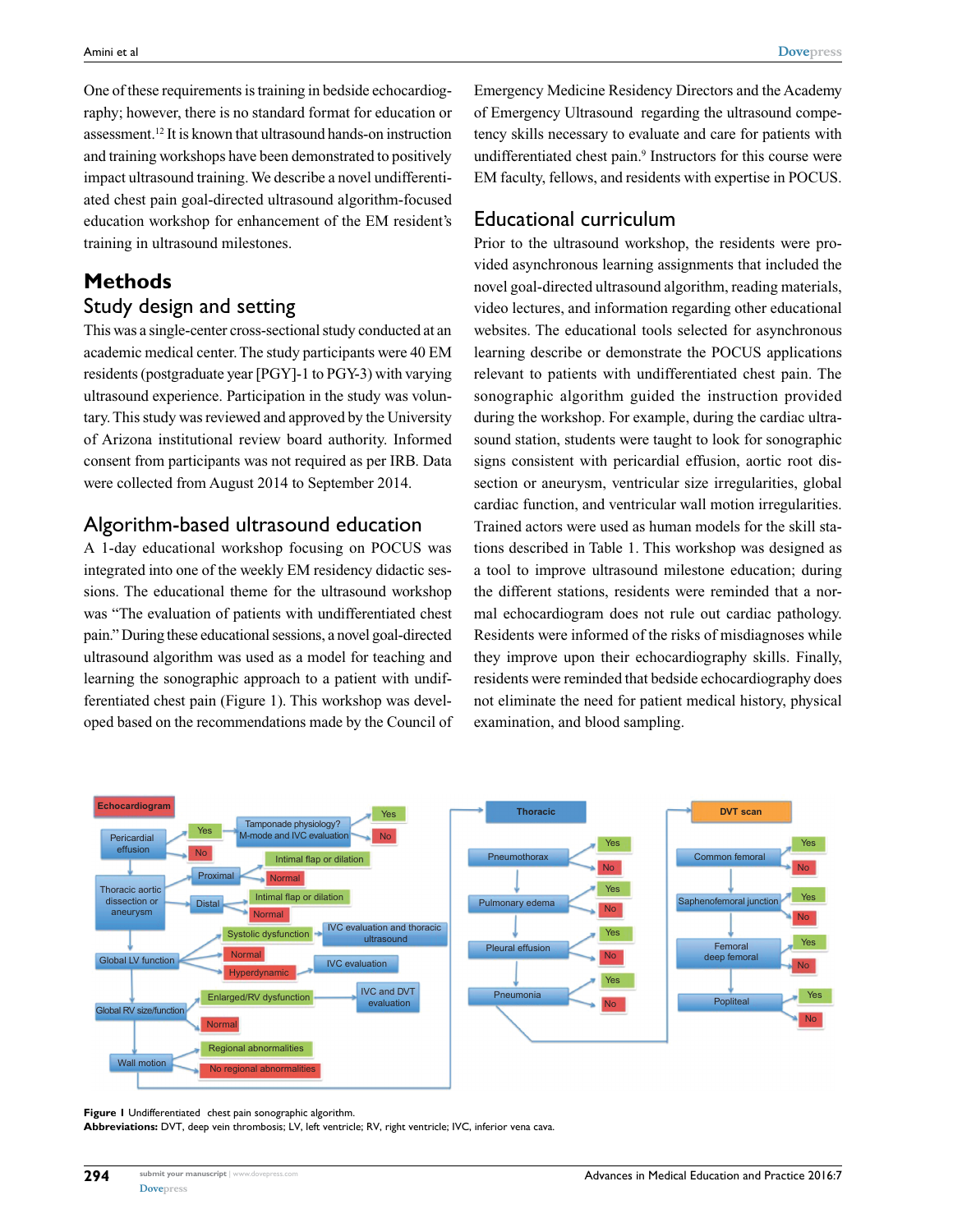#### **Table 1** Skills station descriptions

| <b>Focused cardiac ultrasound</b>                                                                                |                                                                                                                                                                                                                                                                                                                                                                                                                                                                                                                                                                                                                                                                                                                                |
|------------------------------------------------------------------------------------------------------------------|--------------------------------------------------------------------------------------------------------------------------------------------------------------------------------------------------------------------------------------------------------------------------------------------------------------------------------------------------------------------------------------------------------------------------------------------------------------------------------------------------------------------------------------------------------------------------------------------------------------------------------------------------------------------------------------------------------------------------------|
| Sonographic skills station                                                                                       | <b>Learning objectives</b>                                                                                                                                                                                                                                                                                                                                                                                                                                                                                                                                                                                                                                                                                                     |
| The undifferentiated chest pain<br>ultrasound algorithm: case-based<br>review (30 minutes)                       | How to approach the undifferentiated chest pain patient using the ultrasound algorithm.<br>In this station, residents were provided clinical scenarios with focused cardiac ultrasound images and<br>clips. These cases demonstrated a variety of findings such as right ventricular dilatation, decreased cardiac<br>function, wall motion abnormality, inferior vena cava evaluation, etc. While reviewing clinical images with<br>the residents, the instructor described how the different components of the ultrasound algorithm can help<br>improve patient care and decrease the time to a clinical diagnosis and disposition.                                                                                          |
| Focused cardiac ultrasound: hands-on<br>station (30 minutes)                                                     | How to perform a focused cardiac ultrasound as it pertains to the goal-oriented undifferentiated chest<br>pain algorithm.<br>In this live model station, residents were given hands-on instruction on performing a focused cardiac<br>ultrasound to help guide the management and diagnosis of undifferentiated chest pain. They were taught<br>the methods necessary to obtain basic echo views, including subxiphoid, parasternal long, parasternal<br>short, and apical four chamber. These views were then used to teach recognition and interpretation of<br>IVC collapsibility, wall motion abnormalities, global ventricular function, pericardial effusion, tamponade<br>physiology, and right ventricular dilatation. |
| Focused thoracic ultrasound: hands-on<br>station (30 minutes)                                                    | How to perform a focused thoracic and lower extremity ultrasound, as it pertains to the goal-oriented<br>undifferentiated chest pain algorithm.<br>In this station, residents were taught to perform focused thoracic ultrasound on a model. This included<br>identification of basic anatomy and lung sliding as well as identification of pneumothorax, pulmonary<br>edema, focal pneumonia, and pleural effusion. Residents were also taught how to perform lower extremity<br>ultrasound to evaluate for deep vein thrombosis at the level of the common femoral vein, saphenofemoral<br>junction, and popliteal vein.                                                                                                     |
| Undifferentiated chest pain ultrasound<br>algorithm: objective standardized clinical<br>examination (30 minutes) | Evaluation of resident performance on a focused cardiac ultrasound.<br>In this station, the residents were required to perform a focused ultrasound for one of the three different<br>clinical scenarios. One example was: "55-year-old male presents to the ER complaining of chest pain for 30<br>minutes. Patient is diaphoretic and mildly short of breath." Residents were allowed to perform a focused<br>cardiac, thoracic, or lower extremity ultrasound, as it pertained to the ultrasound algorithm. Ultrasound<br>videos and images pertinent to the case scenario were shown to the residents. The residents provided<br>their final diagnosis at the end of the case to complete this station.                    |

**Abbreviations:** ER, emergency room; IVC, inferior vena cava.

#### Assessment

Resident assessment of the algorithm-specific skills consisted of a 14-item multiple-choice questionnaire (Figure S1) and a hands-on objective standardized clinical exam (OSCE) (Figure S2). One month after the workshop, the students were surveyed on how many times they had incorporated the algorithm into their practice (Figure S3).

## Data analysis

All analyses were performed using Stata 11 (StataCorp LP, College Station, TX, USA). Data are presented as means and percentages with 95% confidence intervals (CIs) and standard deviations (SDs). Continuous variables were compared between the PGY groups using the Student's *t*-test and Wilcox signed-rank test. The statistical level of significance was set at *P*<0.05.

#### **Results**

A total of 38 of the 40 (95%) residents who attended the event participated in the chest pain OSCE, and 26 of 40 (65%) completed the entire questionnaire. The average number of ultrasounds performed by the resident class year at the time of our study was as follows: 19 (SD=19) interns, 238 (SD=37) juniors, and 289 (SD=73) seniors. The average scores on the OSCE were 89% (SD=9) interns, 85% (SD=13) juniors, and 82% (SD=11) seniors. The average scores on the questionnaire were 70% (SD=16) interns, 82% (SD=7) juniors, and 77% (SD=15) seniors.

All the residents (100%) agreed that the undifferentiated chest pain ultrasound algorithm was useful in providing a stepwise approach to learning. Ninety-six percent (95% CI, 90%–100%) of residents agreed that the undifferentiated chest pain ultrasound algorithm was easy to understand. One student recommended that a mnemonic should be created to facilitate memorization of the algorithm.

One month after completion of the 1-day session, the residents were surveyed on how often they had incorporated the algorithm into their practice. Forty-two percent (95% CI, 22%–61%) had not used it, 42% (95% CI, 22%–61%) had used it on one to three occasions,  $8\%$  (95% CI, 0%–19%) had used in four to six times in the past month, and  $8\%$  (95% CI, 0%–19%) had used it more than six times.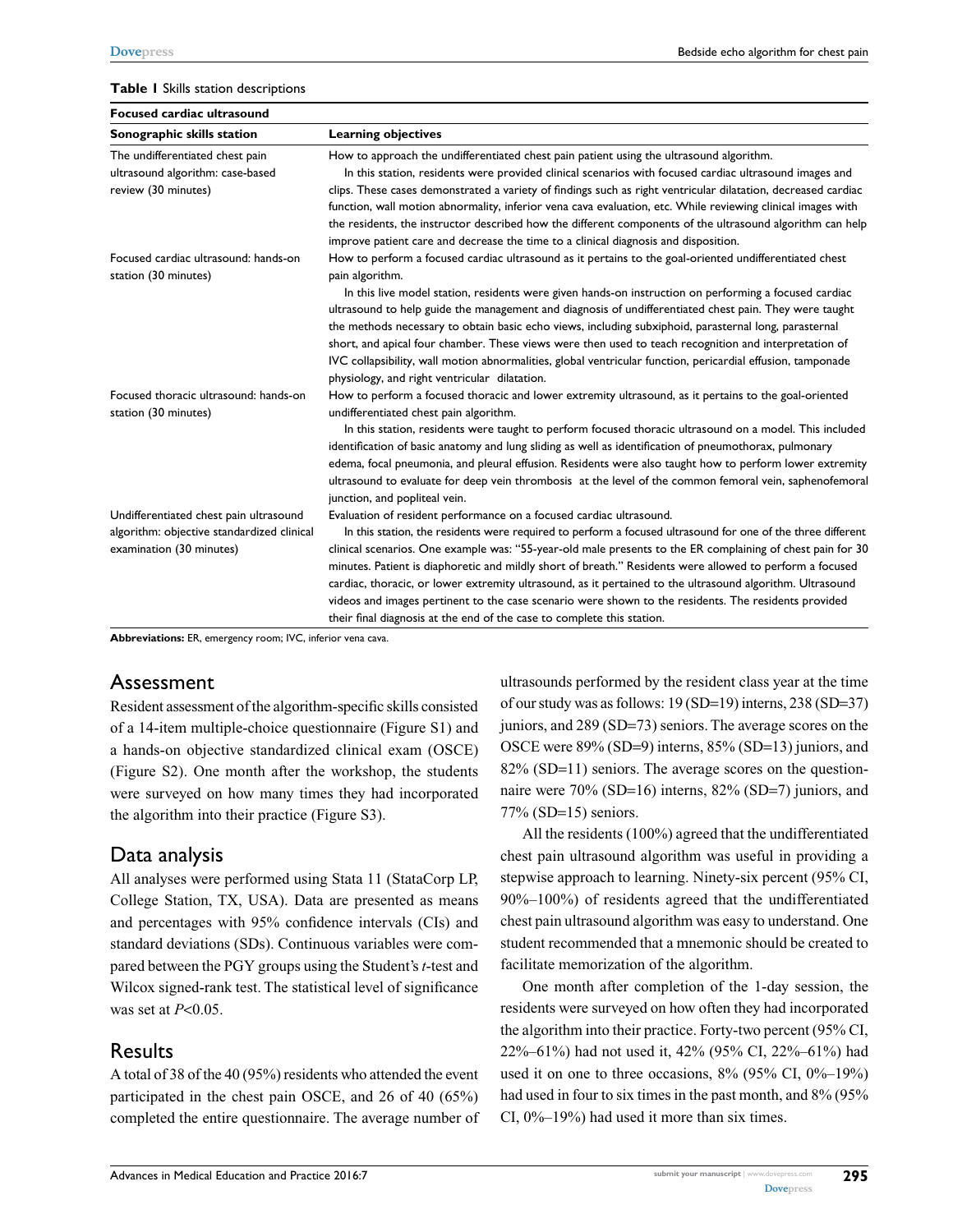#### **Discussion**

Due to the updated recommendations from the Accreditation Council for Graduate Medical Education EM milestone statement regarding ultrasound education, resident education and assessment should be adjusted accordingly.<sup>9</sup> Whereas the assessment of most EM skills is conducted during clinical practice, ultrasound education and assessment can be restricted due to limited numbers of ultrasound-credentialed faculty at a given institution. As a result, education and assessment must be supplemented so that these new milestones can be met uniformly. Currently, there is no recommended standard for education or assessment of ultrasound milestones.12,15

The Council of Emergency Medicine Residency Directors and the Academy of Emergency Ultrasound statement includes "Undifferentiated chest pain and/or dyspnea" as one of the clinical syndromes in which EM residents are expected to display ultrasound competency.<sup>9</sup> This is a broad and complex clinical scenario that creates a challenge with regard to training and assessing EM residents. To overcome this challenge, we created a novel, goal-directed ultrasound algorithm to serve as the central focus of training during a workshop dedicated to teach ultrasound milestones. The use of goal-directed ultrasound protocols improves emergency department flow, efficiency, and patient care.<sup>1,4-7</sup> A patient with undifferentiated chest pain is a complex scenario that is ideal for POCUS. These patients have sizable differential diagnoses and are the literature demonstrates these patients are most likely to benefit from POCUS.<sup>1-3</sup> Similar algorithms exist for the diagnostic differentiation of other complex clinical scenarios (BLUE protocol, RUSH protocol), but the evaluation of these protocols as educational tools has not yet been explored.6,7 For this reason, our algorithm-based workshop was conducted during resident conference/didactic time.

To our knowledge, this is the first educational workshop that is led by the milestone recommendations and uses an algorithm protocol to direct education. Previous educational documents regarding POCUS have incorporated the use of asynchronous learning, didactic lectures, hands-on practical training, and ultrasound simulation models.<sup>16,17</sup> From these previous studies, it would appear that, to successfully engage residents during conference sessions dedicated to POCUS, a balance should be attempted between hands-on training, concept education, and assessment. For this reason, the novel algorithm was introduced at multiple stages of learning and in conjunction with a variety of different educational strategies: as a part of asynchronous learning, didactic lectures, and during practical training.

The utilization of the OSCE as an assessment measure has been previously validated.18,19 Previous studies have used the OSCE when evaluating the efficacy of the focused assessment with sonography for trauma exam as an education tool for residents, but none have studied the efficacy of using more complex algorithms (BLUE protocol, RUSH protocol) as resident teaching tools.<sup>20</sup> Jones et al<sup>17</sup> performed a study in which EM residents were given goal-directed echocardiography training and were then required to obtain adequate windows and identify anatomy. The use of the OSCE as an assessment tool, in the present study, not only demands the residents to obtain adequate windows and identify anatomy, but to follow a logical diagnostic sequence depending on the clinical scenario presented. The algorithm used during the educational sessions was also used as a method of assessment of resident performance.

All the residents (100%) agreed that the undifferentiated chest pain ultrasound algorithm was useful in providing a stepwise approach to learning. Ninety-six percent of residents agreed that the undifferentiated chest pain ultrasound algorithm was easy to understand. Although all residents performed well during the OSCE, our results demonstrate that the PGY-1 class performed best on the OSCE, which is unexpected given the average number of scans performed by this class was 19 (SD=19). In addition, the PGY-1 class outperformed the PGY-3 class in their ability to apply the chest pain ultrasound algorithm.

There are a few possibilities that may explain why the PGY-1 class was more proficient with the algorithm. It is possible that senior residents were less likely to benefit from a goal-oriented algorithm, as they are more proficient with cardiac ultrasound. It is also possible that senior residents may be less likely to prepare for didactic sessions and perhaps did not review the chest pain algorithm. In addition, the PGY-1 class had just completed an ultrasound boot camp and their ultrasound training was more recent than the PGY-2 and PGY-3 classes. Although the innovative algorithm was more likely to be incorporated by the younger PGY class, the knowledge-based cardiac ultrasound questionnaire scores improved across PGY class. This is expected as clinical knowledge should improve throughout residency training.

This diagnostic algorithm for the undifferentiated chest pain patient is unique and our study indicates that it can be easily learned. Unfortunately, it is possible that the complexity of such an algorithm can make it difficult to incorporate into clinical practice. During the month immediately after this workshop, residents performed 181 cardiac ultrasounds; during the previous 3 months, an average of 155 cardiac

**296**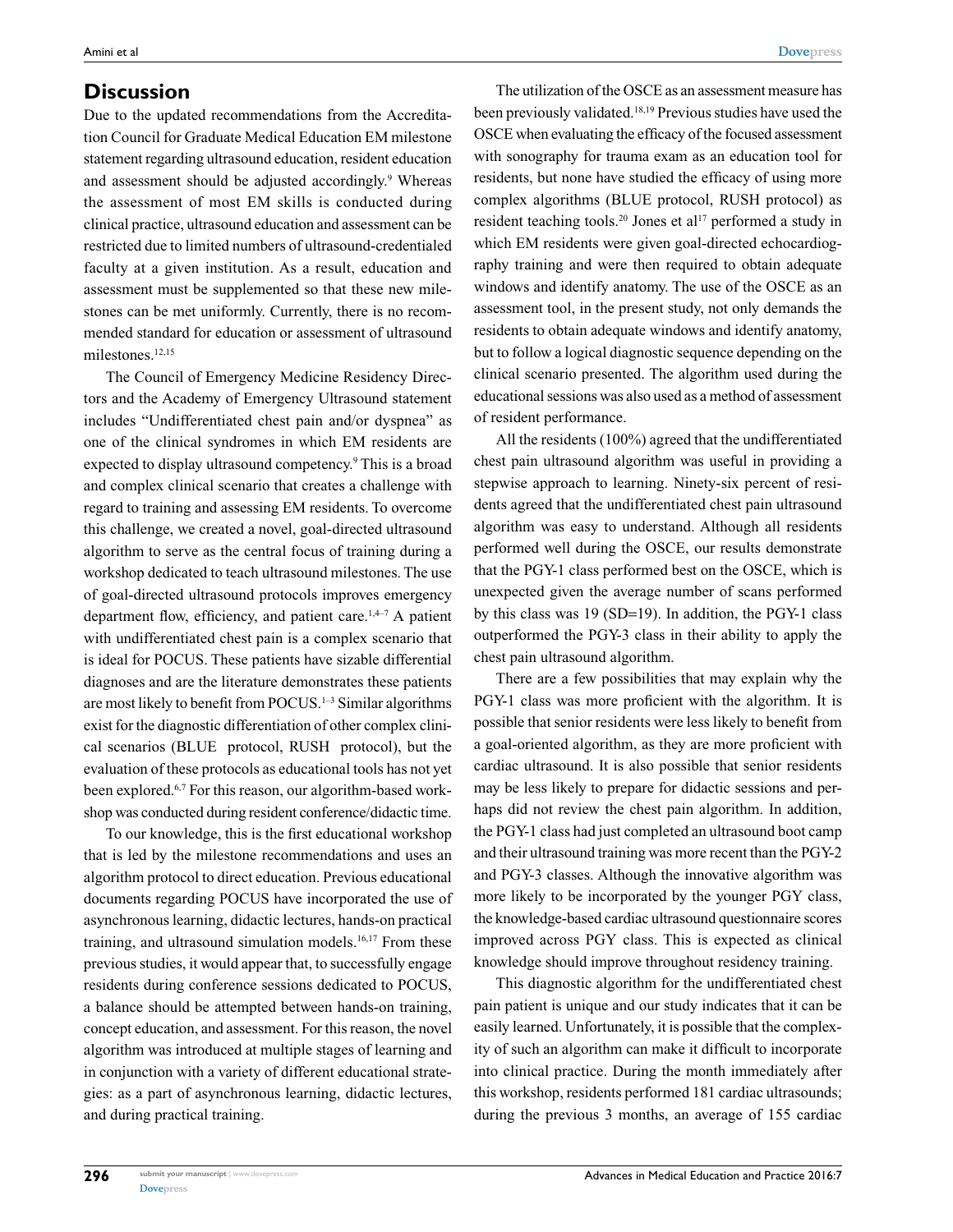ultrasounds had been performed. Only 8% of residents stated that they had incorporated the undifferentiated chest pain algorithm into their practice more than six times. Future studies should be conducted to determine methods for improving the implementation of this goal-directed ultrasound algorithm in clinical practice as well as its impact on patient outcomes.

## **Limitations**

This study has several limitations, including a small sample size. Furthermore, the education and assessment curriculum was neither pilot tested nor validated prior to implementation. In this study we did not conduct the necessary pretesting of residents required to fully evaluate the overall effectiveness of our novel algorithm and curriculum. Residents' knowledge retention was assessed; however, we did not test the residents' ability to determine pathology, as we could not replicate sonographic pathology in a standardized fashion. During assessment of the OSCE, a checklist was used, which was designed to be dichotomous and simple with the hope of eliminating any bias introduced by the evaluators. This checklist had not been previously validated. Our study was not designed to assess the overall clinical impact of this algorithm-based ultrasound workshop. Furthermore, this ultrasound workshop is not sufficiently capable of teaching all the complexities and nuances of transthoracic echocardiography, nor was the workshop designed to eliminate the need for patient medical history, physical examination, and blood sampling. Finally, the follow-up survey was conducted only 1 month after the session; as a result, the frequency of use of the chest pain algorithm may have been underrepresented.

## **Conclusion**

The 1-day algorithm-based ultrasound educational workshop was an engaging learning technique at our institution.

## **Acknowledgment**

This abstract was presented at the Western Society for Academic Emergency Medicine Annual National Meeting in Tucson, AZ on March 27, 2015.

## **Disclosure**

The authors report no conflicts of interest in this work.

#### **References**

1. Schmidt GA, Koenig S, Mayo PH. Shock: ultrasound to guide diagnosis and therapy. *Chest.* 2012;142(4):1042–1048.

- 2. Jones AE, Tayal VS, Sullivan DM, Kline JA. Randomized, controlled trial of immediate versus delayed goal-directed ultrasound to identify the cause of nontraumatic hypotension in emergency department patients. *Crit Care Med.* 2004;32(8):1703–1708.
- 3. Manno E, Navarra M, Faccio L, et al. Deep impact of ultrasound in the intensive care unit: the "ICU-sound" protocol. *Anesthesiology.*  2012;117(4):801–809.
- 4. Rose JS, Bair AE, Mandavia D, Kinser DJ. The UHP ultrasound protocol: a novel ultrasound approach to the empiric evaluation of the undifferentiated hypotensive patient. *Am J Emerg Med.* 2001;19(4): 299–302.
- 5. Volpicelli G, Lamorte A, Tullio M, et al. Point-of-care multiorgan ultrasonography for the evaluation of undifferentiated hypotension in the emergency department. *Intensive Care Med.* 2013;39(7): 1290–1298.
- 6. Perera P, Mailhot T, Riley D, Mandavia D. The RUSH exam: Rapid Ultrasound in SHock in the evaluation of the critically lll. *Emerg Med Clin North Am.* 2010;28(1):29–56, vii.
- 7. Lichtenstein DA, Mezière GA. Relevance of lung ultrasound in the diagnosis of acute respiratory failure: the BLUE protocol. *Chest.* 2008;134(1): 117–125.
- 8. Amini R, Stolz LA, Gross A, et al. Theme-based teaching of point-ofcare ultrasound in undergraduate medical education. *Intern Emerg Med.*  2015;10(5):613–618.
- 9. Lewiss RE, Pearl M, Nomura JT, et al. CORD-AEUS: consensus document for the emergency ultrasound milestone project. *Acad Emerg Med.*  2013;20(7):740–745.
- 10. Noble VE, Nelson BP, Sutingco AN, Marill KA, Cranmer H. Assessment of knowledge retention and the value of proctored ultrasound exams after the introduction of an emergency ultrasound curriculum. *BMC Med Educ.* 2007;7:40.
- 11. Kerwin C, Tommaso L, Kulstad E. A brief training module improves recognition of echocardiographic wall-motion abnormalities by emergency medicine physicians. *Emerg Med Int.* 2011;2011:483242.
- 12. Amini R, Adhikari S, Fiorello A. Ultrasound competency assessment in emergency medicine residency programs. *Acad Emerg Med.*  2014;21(7):799–801.
- 13. Hoyer R, Means R, Robertson J, et al. Ultrasound-guided procedures in medical education: a fresh look at cadavers. *Intern Emerg Med.* Epub 2015 Aug 15.
- 14. Amini R, Kartchner JZ, Stolz LA, Biffar D, Hamilton AJ, Adhikari S. A novel and inexpensive ballistic gel phantom for ultrasound training. *World J Emerg Med.* 2015;6(3):225–228.
- 15. Amini R, Kartchner JZ, Nagdev A, Adhikari S. Ultrasound-guided nerve blocks in emergency medicine practice. *J Ultrasound Med.*  2016;35(4):731–736.
- 16. Parks AR, Atkinson P, Verheul G, Leblanc-Duchin D. Can medical learners achieve point-of-care ultrasound competency using a high-fidelity ultrasound simulator?: a pilot study. *Crit Ultrasound J.*  2013;5(1):9.
- 17. Jones AE, Tayal VS, Kline JA. Focused training of emergency medicine residents in goal-directed echocardiography: a prospective study. *Acad Emerg Med.* 2003;10(10):1054–1058.
- 18. Hofer M, Kamper L, Sadlo M, Sievers K, Heussen N. Evaluation of an OSCE assessment tool for abdominal ultrasound courses. *Ultraschall Med.* 2011;32(2):184–190.
- 19. Newble D. Techniques for measuring clinical competence: objective structured clinical examinations. *Med Educ.* 2004;38(2):199–203.
- 20. Sisley AC, Johnson SB, Erickson W, Fortune JB. Use of an Objective Structured Clinical Examination (OSCE) for the assessment of physician performance in the ultrasound evaluation of trauma. *J Trauma.*  1999;47(4):627–631.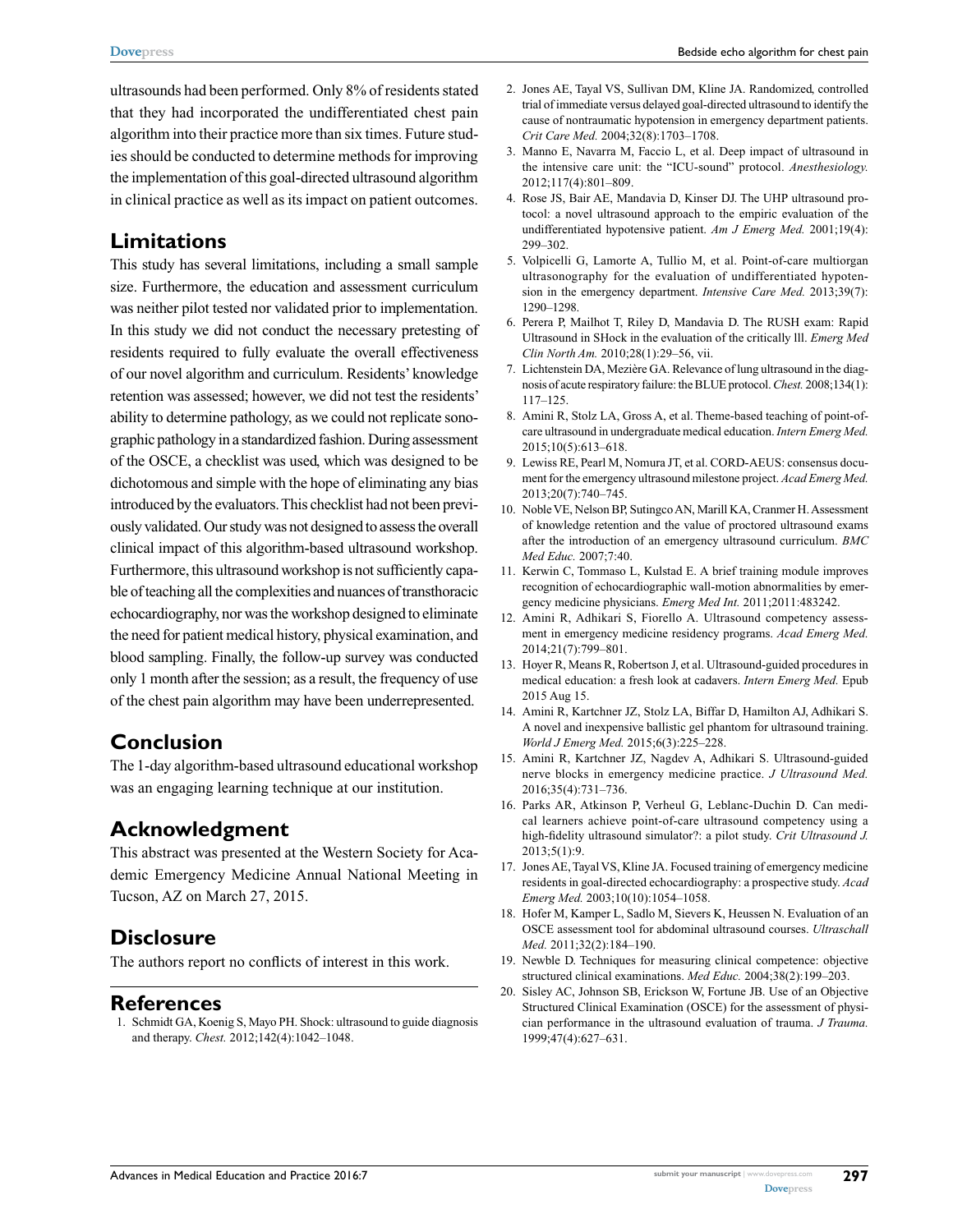c. Focused assessment with sonography

# **Supplementary materials**

1. Which patient position can be used to optimize cardiac views?

|    | a. Left lateral decubitus<br>b. Prone position<br>c. Semireclined                                                                                                                                                                                                                                                                                                                              |            | for trauma<br>d. IVC<br>e. Thoracic                                                                                                                                                                                                                                                                                                                                                                                                                                                                                                                                                                                                                                    |  |
|----|------------------------------------------------------------------------------------------------------------------------------------------------------------------------------------------------------------------------------------------------------------------------------------------------------------------------------------------------------------------------------------------------|------------|------------------------------------------------------------------------------------------------------------------------------------------------------------------------------------------------------------------------------------------------------------------------------------------------------------------------------------------------------------------------------------------------------------------------------------------------------------------------------------------------------------------------------------------------------------------------------------------------------------------------------------------------------------------------|--|
| 2. | d. Trendelenburg<br>Right ventricular free wall hypokinesis is associated with which of<br>the following?<br>a. Fluid overload states<br>b. Left-sided heart failure<br>c. Pulmonary embolism<br>d. Tamponade physiology                                                                                                                                                                       | 9.         | A 62-year-old male presents with chest pain, shortness of breath,<br>and decreased left ventricular contractility on echo, and numerous<br>B-lines on all lung fields on thoracic ultrasound. What is the next<br>course of action?<br>a. Avoid intravenous fluids<br>b. Discharge<br>c. Normal saline bolus                                                                                                                                                                                                                                                                                                                                                           |  |
| 3. | Which of the following is a sign of severely decreased left<br>ventricular function?<br>a. Anterior mitral valve leaflet early point separation from the septal<br>wall of $< 0.5$ cm<br>b. Fractional shortening that is >30%.<br>c. Less than 30% change in size of left ventricle chamber from<br>systole to diastole<br>d. Near total collapse of the left ventricle at the end of systole | 10.        | d. Lactate ringer bolus<br>Patient presents complaining of CP and SOB. CP ultrasound<br>algorithm reveals pericardial effusion with diastolic collapse of the<br>right ventricle. PT blood pressure (BP) is 60/30. What is your next<br>step?<br>a. Antibiotics<br>b. Fluids<br>c. Pericardiocentesis                                                                                                                                                                                                                                                                                                                                                                  |  |
| 4. | In the setting of pericardial effusion, one can evaluate for<br>tamponade by looking specifically at which of the following?<br>a. Diastolic collapse of the right ventricle<br>b. Early diastolic filling of the right heart<br>c. Sonographic alternans<br>d. Systolic failure of the left ventricle                                                                                         | 11.<br>12. | d. Pressors<br>A 55-year-old male presents to the emergency department<br>complaining of chest pain for 3 days. BP is 170/90. He was just<br>discharged from an outside facility after three serial and negative<br>troponins, but he continues to have pain. Electrocardiogram is<br>unremarkable. Bedside ultrasound reveals: right ventricle size is 2/3<br>of left ventricle, mitral valve anterior leaflet appears to touch septal<br>wall during atrial kick, and a proximal aortic root measures 4.8 cm.<br>What is the appropriate next step?<br>a. Administer a fluid bolus<br>b. Lower the patient's BP<br>c. Lower the patient's BP and order a CT-angio of |  |
| 5. | In a normal heart, the right ventricle is ______ the left ventricle's size.<br>a. Approximately 60% of<br>b. Double<br>c. Equal to<br>d. One-tenth the size of                                                                                                                                                                                                                                 |            |                                                                                                                                                                                                                                                                                                                                                                                                                                                                                                                                                                                                                                                                        |  |
| 6. | A 55-year-old male with no cardiac history or significant past<br>medical history presents complaining of substemal chest pain. No<br>electrocardiogram is available. You place the probe on and see that                                                                                                                                                                                      |            | the chest<br>d. Perform bilateral DVT scans                                                                                                                                                                                                                                                                                                                                                                                                                                                                                                                                                                                                                            |  |
|    | the left ventricular free wall in the apical view (a4 view) appears to not<br>be contracting. What is the likely diagnosis?<br>a. Anterior MI<br>b. Inferior MI<br>c. Lateral MI                                                                                                                                                                                                               |            | What finding is most specific for pneumothorax<br>a. Duh sign<br>b. Goldfish sign<br>c. Lung point sign<br>d. Spine sign                                                                                                                                                                                                                                                                                                                                                                                                                                                                                                                                               |  |
| 7. | d. Posterior MI<br>Measuring the aortic root to evaluate for proximal thoracic aortic<br>aneurysm, what measurement is accepted as the upper limit of<br>normal when measuring just past (distal to) the sinus of valsalva?<br>a. 2 cm<br>b.3.5cm<br>c. 4.5 cm                                                                                                                                 |            | You perform a lower extremity ultrasound to evaluate for DVT. Your<br>d-dimer is negative and your bedside DVT scan is also negative.<br>Which of the following is correct?<br>a. Repeat DVT ultrasound in 1 week<br>b. Start the patient on Lovenox<br>c. Without a radiology ultrasound we are useless<br>d. Your workup is complete, no further imaging required                                                                                                                                                                                                                                                                                                    |  |
|    | d. Depends on the age of the patient<br>8. A 50-year-old female with breast cancer presents complaining<br>of sudden onset of shortness of breath. She has a previous<br>diagnosis of deep vein thrombosis (DVT) in her left groin and is now<br>hypotensive and tachycardic. Which ultrasound examination is most<br>likely to be abnormal?<br>a. Aorta<br>b. Cardiac                         | 14.        | When scanning a patient's RUQ, you see structures that<br>appear to be hypoechoic when compared to liver. You suspect<br>fluid. What additional finding can help you diagnose<br>an effusion?<br>a. Duh sign<br>b. Hepatization of the lung sign<br>c. Lung point sign<br>d. Spine sign                                                                                                                                                                                                                                                                                                                                                                                |  |

**Figure S1** Questionnaire

**Abbreviations:** BP, blood pressure; MI, myocardial infarction; IVC, inferior vena cava; CP, chest pain SOB, shortness of breath; PT, patient; CT, computed tomography; RUQ, right upper quadrant.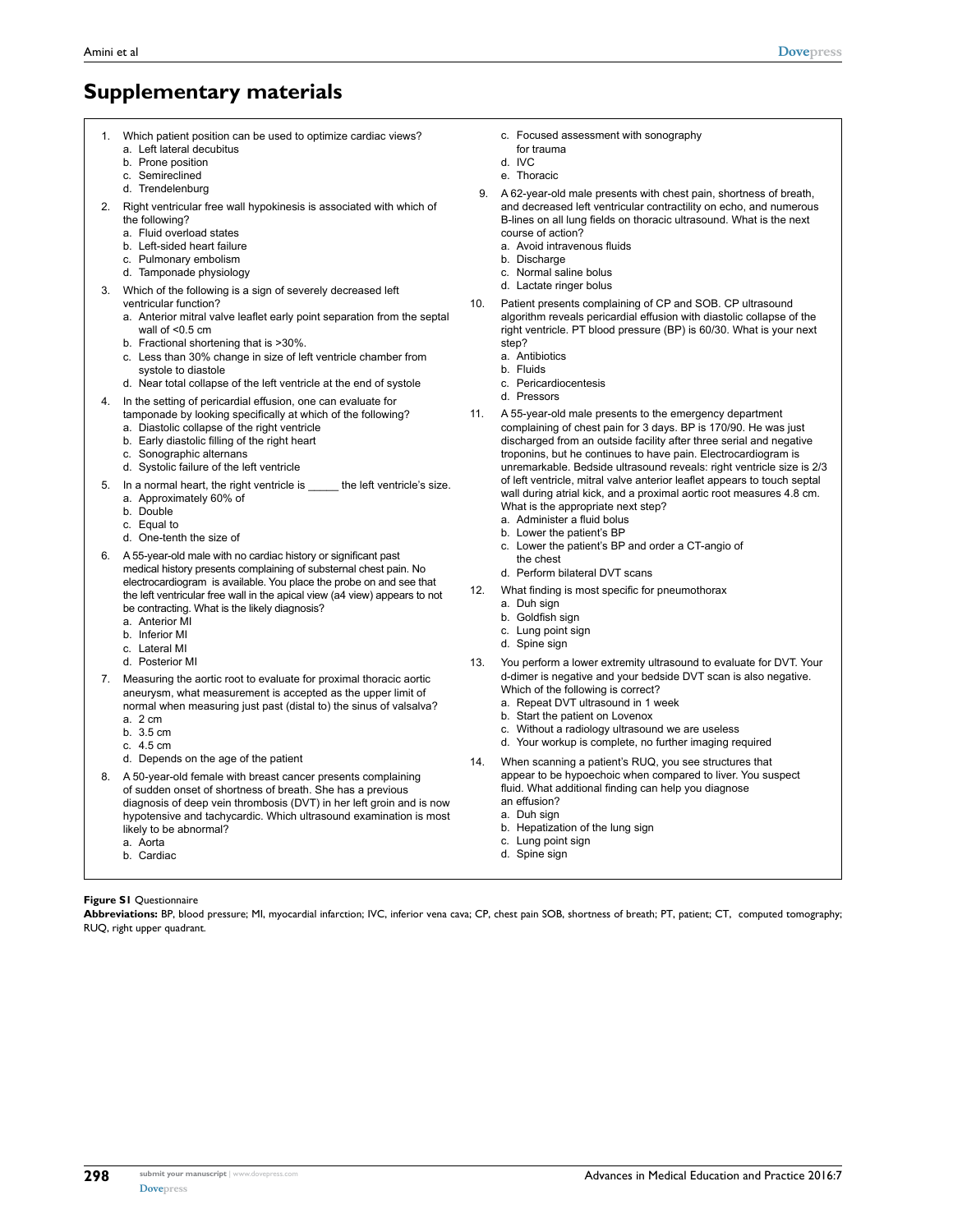

| 1. Introduce yourself to the patient                 |                                                                          | 0                                                                                              | 1                           |                                                            |
|------------------------------------------------------|--------------------------------------------------------------------------|------------------------------------------------------------------------------------------------|-----------------------------|------------------------------------------------------------|
| 2. Enters patient identifiers                        |                                                                          | 0                                                                                              | 1                           |                                                            |
| 3. Select correct transducer/preset:                 |                                                                          |                                                                                                |                             |                                                            |
| a. Phased array (cardiac)                            |                                                                          | 0                                                                                              | 1                           |                                                            |
| b. Curved or linear probe (thoracic)                 |                                                                          |                                                                                                | 0                           |                                                            |
| c. Linear (deep vein thrombosis scan)                |                                                                          |                                                                                                | 0                           |                                                            |
|                                                      |                                                                          | 4. Places patient in proper position/probe correct location and correct orientation on patient | n                           |                                                            |
| 5. Adjust instrument controls: to optimize image     |                                                                          |                                                                                                |                             |                                                            |
| a. Optimize (when necessary)                         |                                                                          |                                                                                                | 0                           |                                                            |
| b. Adjust depth                                      |                                                                          |                                                                                                | 0                           |                                                            |
|                                                      | c. Dual image (necessary for deep vein thrombosis studies)               |                                                                                                | 0                           | 1                                                          |
|                                                      | 6. Demonstrate knowledge of anatomy imaged in parasternal long axis view |                                                                                                |                             |                                                            |
|                                                      | (you as the instructor ask them to freeze and name as many               |                                                                                                |                             |                                                            |
| structures as they can.)                             |                                                                          |                                                                                                |                             |                                                            |
| a. Right ventricle                                   |                                                                          |                                                                                                | 0                           | 1                                                          |
| b. Left ventricle                                    |                                                                          |                                                                                                | 0                           |                                                            |
| c. Left atrium                                       |                                                                          |                                                                                                | 0                           |                                                            |
| d. Left ventricular outflow tract/aortic root        |                                                                          |                                                                                                | 0                           |                                                            |
| e. Descending aorta                                  |                                                                          |                                                                                                | 0                           |                                                            |
| f. Mitral valve                                      |                                                                          |                                                                                                | 0                           |                                                            |
| g. Aortic valve                                      |                                                                          |                                                                                                | 0                           | 1                                                          |
| 7. Quality assessment                                |                                                                          |                                                                                                |                             |                                                            |
|                                                      | $\overline{2}$                                                           | 3                                                                                              | 4                           | 5                                                          |
| No recognizable structure. No Minimally recognizable |                                                                          | Recognizable structures.                                                                       | All structures imaged well. | Excellent images. Criteria                                 |
| objective data.                                      | structures. Insufficient for                                             | Minimal criteria for                                                                           | Criteria met for diagnosis. | met for diagnosis.                                         |
| Could not obtain                                     | diagnosis.                                                               | diagnosis.                                                                                     |                             |                                                            |
| parasternal long                                     |                                                                          |                                                                                                |                             | All the above seven structures Perfect symmetry and valves |
| axis view                                            | Two chambers or less.                                                    | Valves not great but all else                                                                  | visualized.                 | are crisp. I would put this in my                          |
|                                                      |                                                                          | visualized well.                                                                               | Perhaps not perfect cut of  | lecture PowerPoint.                                        |
|                                                      |                                                                          |                                                                                                | valves or oblique ventricle |                                                            |
| 8. Undifferentiated chest pain algorithm             |                                                                          |                                                                                                |                             |                                                            |
| Subxyphoid                                           |                                                                          |                                                                                                | 0                           | 1                                                          |
| Inferior vena cava                                   |                                                                          |                                                                                                | 0                           |                                                            |
| Parasternal long axis                                |                                                                          |                                                                                                | n                           |                                                            |
| Parasternal short axis                               |                                                                          | 0                                                                                              |                             |                                                            |
| Apical four chamber                                  |                                                                          | Λ                                                                                              |                             |                                                            |
| Anterior chest/pleural line evaluation               |                                                                          | n                                                                                              |                             |                                                            |
| Costophrenic/pleural effusion evaluation             |                                                                          | 0                                                                                              |                             |                                                            |
| Deep vein thrombosis - femoral                       |                                                                          | Λ                                                                                              |                             |                                                            |
| Deep vein thrombosis - popliteal                     |                                                                          |                                                                                                |                             |                                                            |
|                                                      | 9. Resident knows the four points of a deep vein thrombosis scan         | 0                                                                                              |                             |                                                            |
| 10. Case diagnosis:                                  |                                                                          | 0                                                                                              |                             |                                                            |
| 11. Prepares the machine for the next user           |                                                                          | 0                                                                                              | 1                           |                                                            |

**Figure S2** Undifferentiated chest pain objective standardized clinical exam **Notes:** Not performed =0; performed =1.